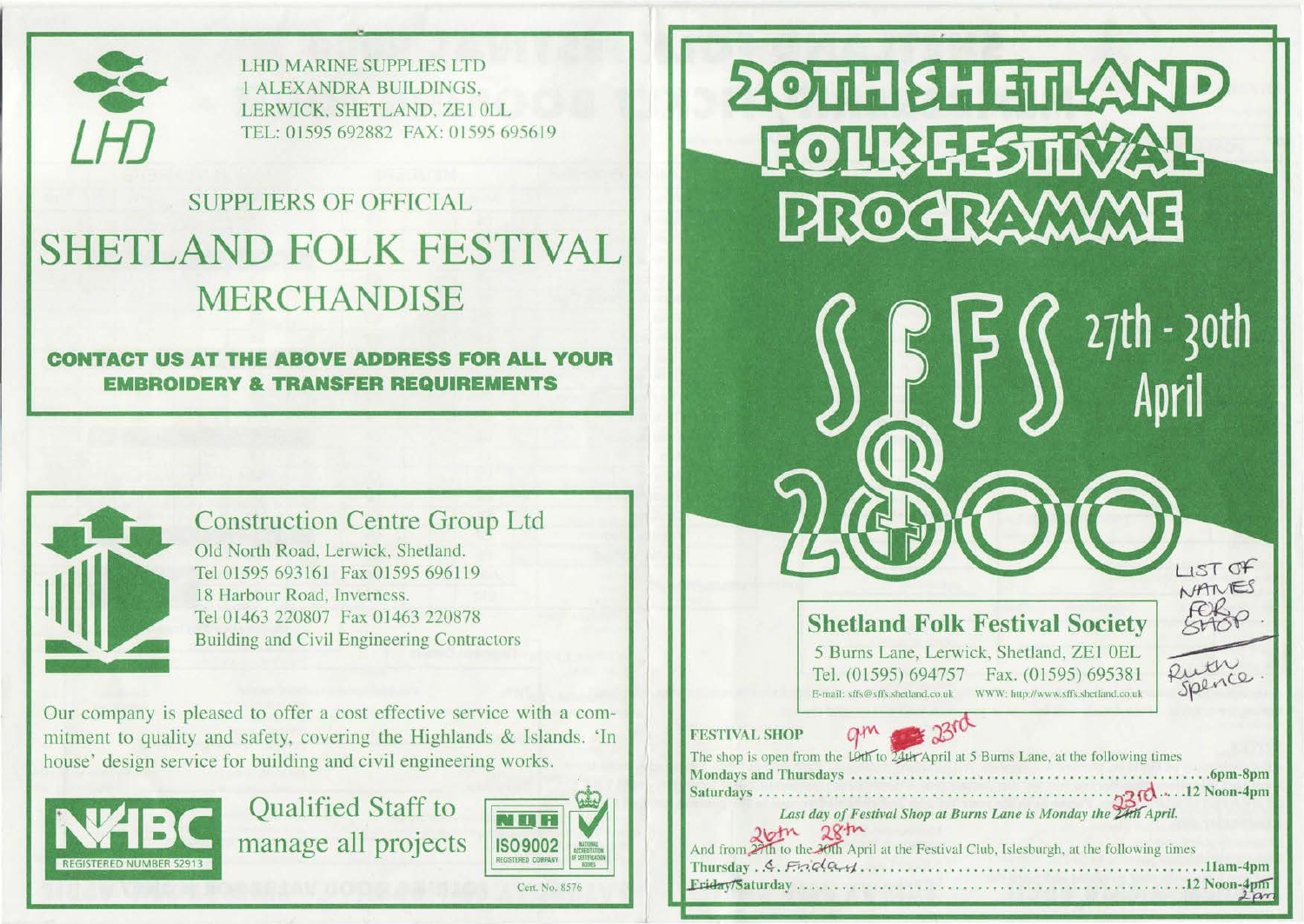# **SHETLAND FOLK FESTIVAL 2000 MEMBERSHIP/TICKET BOOKING FORM**

POSTAL ADDRESS

|                             | <b>INVIVE LO/IVIL</b> |                                |
|-----------------------------|-----------------------|--------------------------------|
|                             | Date                  | Venue                          |
|                             | Thursday              | <b>Bress</b>                   |
|                             |                       | Shetla                         |
|                             |                       | Festiv                         |
|                             |                       | Gulbe                          |
|                             |                       | Sand                           |
| <b>Contact Phone Number</b> | Friday                | Vidlin                         |
|                             |                       | Hamn                           |
|                             |                       | Festiv                         |
|                             |                       | Company and state and the com- |

|                         | Date of Birth               | Saturday          | <b>Click</b> |
|-------------------------|-----------------------------|-------------------|--------------|
| <b>Membership Names</b> | (Required for all members). |                   | Festi        |
|                         |                             |                   | Aith         |
|                         |                             |                   | <b>Brae</b>  |
|                         |                             | Sunday            | Shetl        |
|                         |                             | Foys              | Clicki       |
|                         |                             |                   | Festi        |
|                         |                             |                   | Shetl        |
|                         |                             | <b>MEMBERSHIP</b> |              |
|                         |                             |                   |              |
|                         |                             |                   |              |
|                         |                             |                   |              |

|                                          |                    | <b>TICKETS/MEMBERSHIPS</b> |             |                        |           |             | <b>MEMBERS</b> |    |             |                            |    |              | <b>NON-MEMBERS</b> |    |                      |
|------------------------------------------|--------------------|----------------------------|-------------|------------------------|-----------|-------------|----------------|----|-------------|----------------------------|----|--------------|--------------------|----|----------------------|
|                                          | Date               | Venue                      | $\mathbb C$ | Adult                  | No        | $\mathbb C$ | Conc           | No | $\mathbf C$ | Adult                      | No | $\mathbb{C}$ | Conc               | No | Total                |
|                                          | Thursday           | <b>Bressay</b>             |             | £5                     |           |             | £3             |    |             | £8                         |    |              | £4                 |    | £                    |
|                                          |                    | Shetland Hotel             |             | £6                     |           |             | £4             |    |             | £9                         |    |              | £5                 |    | £                    |
|                                          |                    | <b>Festival Club</b>       |             | £6                     |           |             | £4             |    |             |                            |    |              |                    |    | £                    |
|                                          |                    | Gulberwick                 |             | £5                     |           |             | £3             |    |             | £8                         |    |              | £4                 |    | £                    |
|                                          |                    | Sandwick Social Club       |             | £5                     |           |             | £3             |    |             | £8                         |    |              | £4                 |    | £                    |
|                                          | Friday             | Vidlin                     |             | £5                     |           |             | £3             |    |             | £8                         |    |              | £4                 |    | £                    |
|                                          |                    | Hamnavoe                   |             | £5                     |           |             | £3             |    |             | £8                         |    |              | E4                 |    | £                    |
|                                          |                    | <b>Festival Club</b>       |             | £6                     |           |             | £4             |    |             |                            |    |              |                    |    | £                    |
|                                          |                    | Cullivoe                   |             | £6                     |           |             | E4             |    |             | £9                         |    |              | £5                 |    | £                    |
|                                          |                    | The Clickimin Stomp        |             | £7                     |           |             | E7             |    |             | £9                         |    |              | £9                 |    | £                    |
| Date of Birth<br>uired for all members). | Saturday           | Clickimin                  |             | E8                     |           |             | E4             |    |             | £11                        |    |              | £5                 |    | £                    |
|                                          |                    | <b>Festival Club</b>       |             | £6                     |           |             | £4             |    |             |                            |    |              |                    |    | £                    |
|                                          |                    | Aith                       |             | £5                     |           |             | £3             |    |             | £8                         |    |              | E4                 |    | £                    |
|                                          |                    | <b>Brae</b>                |             | £5                     |           |             | £3             |    |             | £8                         |    |              | £4                 |    | £                    |
|                                          | Sunday             | <b>Shetland Hotel</b>      |             | £5                     |           |             | £3             |    |             | £7                         |    |              | £4                 |    | £                    |
|                                          | Foys               | Clickimin                  |             | £9                     |           |             | 54             |    |             | £13                        |    |              | £6                 |    | £                    |
|                                          |                    | <b>Festival Club</b>       |             | £9                     |           |             | £4             |    |             |                            |    |              |                    |    | $\mathfrak{L}% _{G}$ |
|                                          |                    | <b>Shetland Hotel</b>      |             | £9                     |           |             | f4             |    |             | £13                        |    |              |                    |    | £                    |
|                                          |                    |                            |             | Adult                  | <b>No</b> |             | Child          | No |             | Family                     | No |              |                    |    | £                    |
|                                          | <b>MEMBERSHIPS</b> |                            |             | £12                    |           |             | £5             |    |             | £24                        |    |              |                    |    |                      |
|                                          |                    |                            |             |                        |           |             |                |    |             | <b>Remittance Enclosed</b> |    |              |                    |    | £                    |
|                                          |                    |                            |             | <b>Payment Details</b> |           |             |                |    |             |                            |    |              |                    |    |                      |

A receipt will be issued for all advanced memberships. This receipt must be produced to receive your wrist band, during the festival. More details will be sent to you with your tickets and receipt.

#### **NOTES**

All details must be filled in, pleased use capitals. All members must state their date of birth. Please also include a contact telephone number, so that we can contact you if there are any problems and if paying by credit card do not forget to sign the form. Please indicate your 1st and 2nd choice of venues in the column marked C for a particular day.

Make your cheques payable to SFFS. Post this form with your payment and mark the envelope BOOKING FORM to:

Membership Secretary, SFFS, 5 Burns Lane, **Lerwick** ZEI OEL

| Type               | Visa/Mastercard/Access/Cheque | Delete as<br>appropriate |
|--------------------|-------------------------------|--------------------------|
| <b>Card Number</b> |                               |                          |
| <b>Expiry Date</b> |                               |                          |
| Signature          |                               |                          |

#### **FOLKING GOOD VALUE FOR MONEY**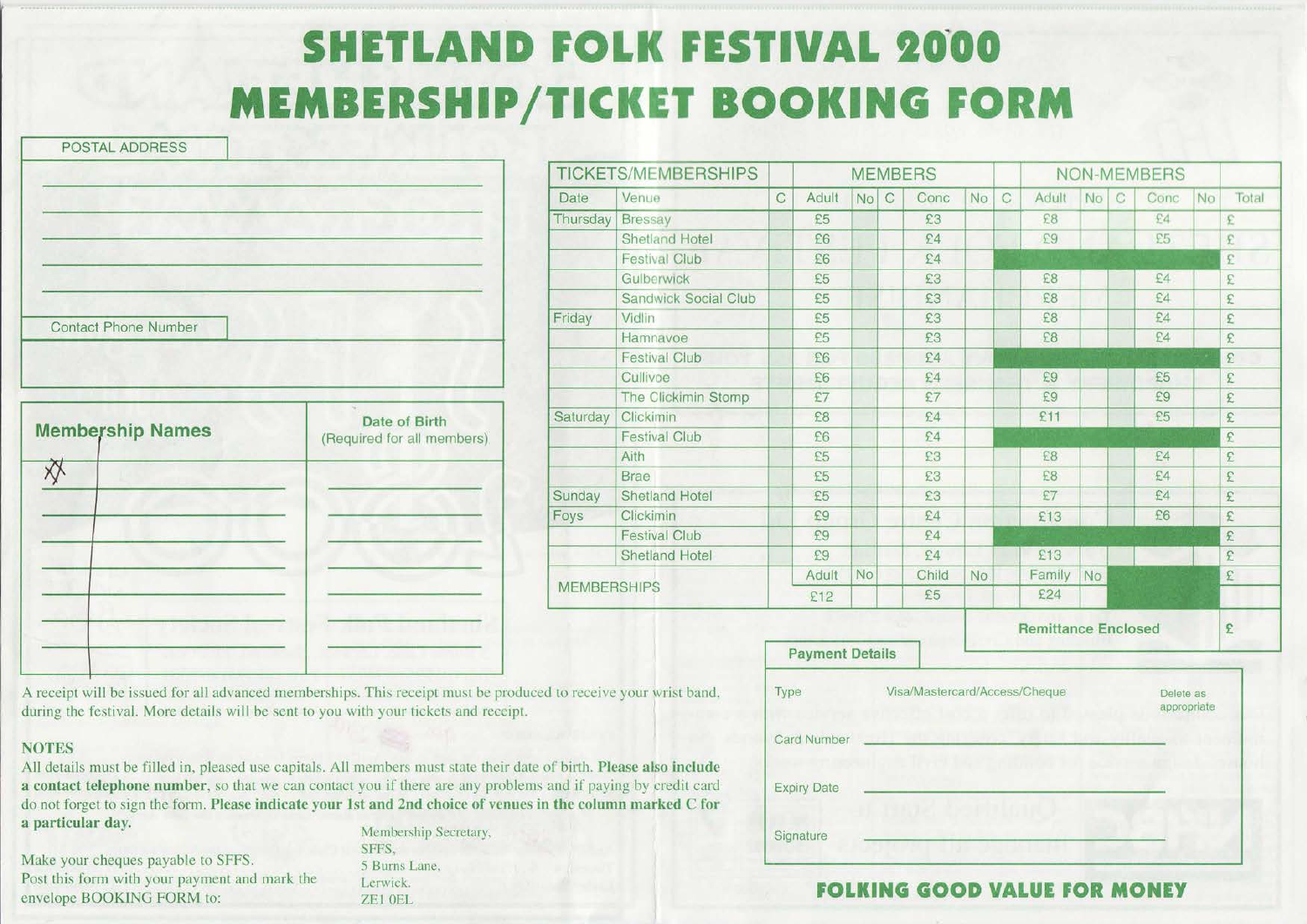### **THURSDAY 27th APRIL**

| <b>OFFICIAL OPENING</b>                    | 1:00 <sub>pm</sub> |
|--------------------------------------------|--------------------|
| By Shonagh Irvine from the                 |                    |
| Scottish Arts Council at The Festival Club |                    |
| First chance to see the visiting artistes  | 1:00 <sub>pm</sub> |
| Lerwick British Legion Pipe Band           | 12:30-1:00pm       |

*7.JOpm* 

(Doors open at 7:00pm)

*Concert* ar Bressay Hall Awatiñas Bluegrass etc. Balfa Toujours Sing Shetland Arco The Bleach Boys Slim & Slam

*Shetland and Irish Dance night at* 7:30pm The Shetland Hotel (Doors open at 7:00pm) Shetland Folkdance House tae Hoose with Irish Dancers Graham Edwardson 's Shetland Band

Concert at Festival Club in association with CDs Studio Loyko Vasmalom Bap Kennedy The Shetland Fiddlers Society Fred's Band Solan Magic Bob/Peter Lynch *7:30pm*  (Doors open at 7:00pm)

*7:30pm*  (Doors open at 7:00pm) Briege Murphy with Rory Cunnane

The Old Rope String Band Steve Kaufman Northmavine Fiddle and Accordion Club Leonard's Band The Splott Brothers

*Co11cer1* ar Sandwick Social Club The Felsons North Cregg Catriona Macdonald Trio Shoormal

*Concen al*  Gulberwick lmbizo

The Izzy Swanson Quartet Donald Anderson Frank Robb

#### THANKS TO



| <b>Shetland Islands Council</b> |
|---------------------------------|

### **FRIBAV GOAL ARRIL**

| РАУ ХОТН                                                  |                        |
|-----------------------------------------------------------|------------------------|
| Playgroup Concert                                         | 11.00am-12.00pm        |
| Downstairs in Islesburgh                                  |                        |
|                                                           |                        |
| Workshop - Singing                                        |                        |
| At Festival Club (Room 10)                                | Starts at 1.00pm       |
| With Briege Murphy, Anne Sinclair, Caroline Hewitt, Laura |                        |
| Ellis and Danny Couper.                                   |                        |
| Concert at                                                | 7:30pm                 |
| Vidlin                                                    | (Doors open at 7:00pm) |
| Loyko                                                     |                        |
| Imbizo                                                    |                        |
| Steve Kaufman                                             |                        |
| Sheila Henderson                                          |                        |
| Filska                                                    |                        |
| Square da Mizzen                                          |                        |
| Frank Robb                                                |                        |
|                                                           |                        |
| Concert at                                                | 7:30pm                 |
| Hamnavoe                                                  | (Doors open at 7:00pm) |
| The Felsons                                               |                        |
| <b>Balfa Toujours</b>                                     |                        |
| The Old Rope String Band<br>Vasmalom                      |                        |
| <b>Shetland Folkdance</b>                                 |                        |
| Shetland's Young Heritage                                 |                        |
| The Splott Brothers/Magic Bob                             |                        |
|                                                           |                        |
| Concert at                                                | 7:30pm                 |
| <b>Festival Club</b>                                      | (Doors open at 7:00pm) |
| Awatiñas                                                  |                        |
| Catriona Macdonald Trio                                   |                        |
| Briege Murphy with Rory Cunnane                           |                        |
| Hom Bru                                                   |                        |
| The Shining Pool                                          |                        |
| Folk 'n' Jazz<br>Slim & Slam                              |                        |
|                                                           |                        |
| Concert and Dance at                                      | 7:30pm                 |
| Cullivoe                                                  | (Doors open at 7:00pm) |
| Bluegrass etc.                                            |                        |
| North Cregg                                               |                        |
| <b>Bap Kennedy</b>                                        |                        |
| Strings 'n' Things                                        |                        |
| F.M.G.                                                    |                        |
| Peter & Friends                                           |                        |
| Peter Lynch                                               |                        |
| Alan Nicolson Dance Band                                  |                        |
|                                                           |                        |
|                                                           | 9.00pm                 |
| <b>The Clickimin Stomp</b><br><b>Suppository Business</b> | (Doors open at 8.30pm) |
| Mad Mental Ceilidh Band                                   |                        |
|                                                           |                        |

### shetland artstrust

*9.00pm*   $(pm)$ 

### **SATURDAY 29th APRIL**

*Workshop* - *Fiddle /:OOpm*  At Festival Club (Room 10) "300 years of Shetland Fiddle Music in 60 minutes" presented by The Shetland Fiddlers Society (Aged 40) *Youth Concert*  At Festival Club (Room 16) New Tradition **High Strings** Shetland Youth Jazz *Kids Entertainment with a surprise guest* Downstairs in Club *Magic Slrow*  At Festival Club (Room 10) 2:00pm *2:00pm 3:00pm Concert at*  Clickimin Centre Awatiñas *7:30pm*  (Doors open at 7:00pm) Imbizo Loyko Catriona Macdonald Trio Bluegrass etc. Rolf Harris Slim & Slam *Concert at 7:30pm*  Festival Club (Doors open at 7:00pm) in association with Veesik Records The Fclsons House tae Hoose The Old Rope String Band Fiddlers' Bid Shetland Clarsach Group John Flanagan The Splott Brothers *Concert at*  Aith North Cregg Steve Kaufman Yasmalom Anne Sinclair Bryan Gear Hen's Teeth Peter Lynch *Concert at*  Brae Bap Kennedy Balfa Toujours *7:30pm*  (Doors open at 7:00pm) *7:30pm*  (Doors open at 7:00pm) Briege Murphy with Rory Cunnane Sheepdip Westside Fiddle and Accordion Club Albany Frank Robb



### **SUNDAY 30th APRI**

*Workshop* - *Dance*  At Festival Club (Room 16) With House tae Hoose and Irish Dancers Shetland Folkdance *J:OOp111 Singing Concert at*  Shetland Hotel lmbi zo *2:00pm to -l:OOpm*  (Doors open at 1:30pm) Bricgc Murphy with Rory Cunnane Caroline Hewitt Anne Sinclair Sheila Henderson Danny Couper *Last chance to see visiting artistes at* **Festival Foys** 7:00pm<br>Clickimin Centre (Doors open at 6:30pm) (Doors open at 6:30pm) lslcsburgh Community Centre Shetland Hotel

### **FESTIVAL CLUB**

lslesburgh Community Centre King Harald Street. Lerwick

ENTRY BY MEMBERSHIP ONLY



Thursday and Friday

Saturday Sunday

11 am-3am (Upstairs) 5pm-3am (Downstairs) 11 am-3am (Both floors) J Jam-4pm (Both floors)

CLUB CLOSES SUNDAY AT 4PM Club will re-open after the Foy has finished till 3am

#### **BAR**

FESTIVAL/REAL ALE BAR (Upstairs) Open 11am-1am (Thur/Fri/Sat) 11 am-4pm. 6pm- I am (Sun)

#### CLUB RULES

Entry is restricted to year *2000* Members only. Wrist bands must be shown. Under 14's arc not permitted in the Club after Jam and must be accompanied by a responsible adult at all other times. 14 to 16 year olds are permitted after 1am as long as they arc accompanied by a responsible adult. Workshops are for members only. Bar and light meals available.



*7:30pm* 

(Doors open at 7:00pm)